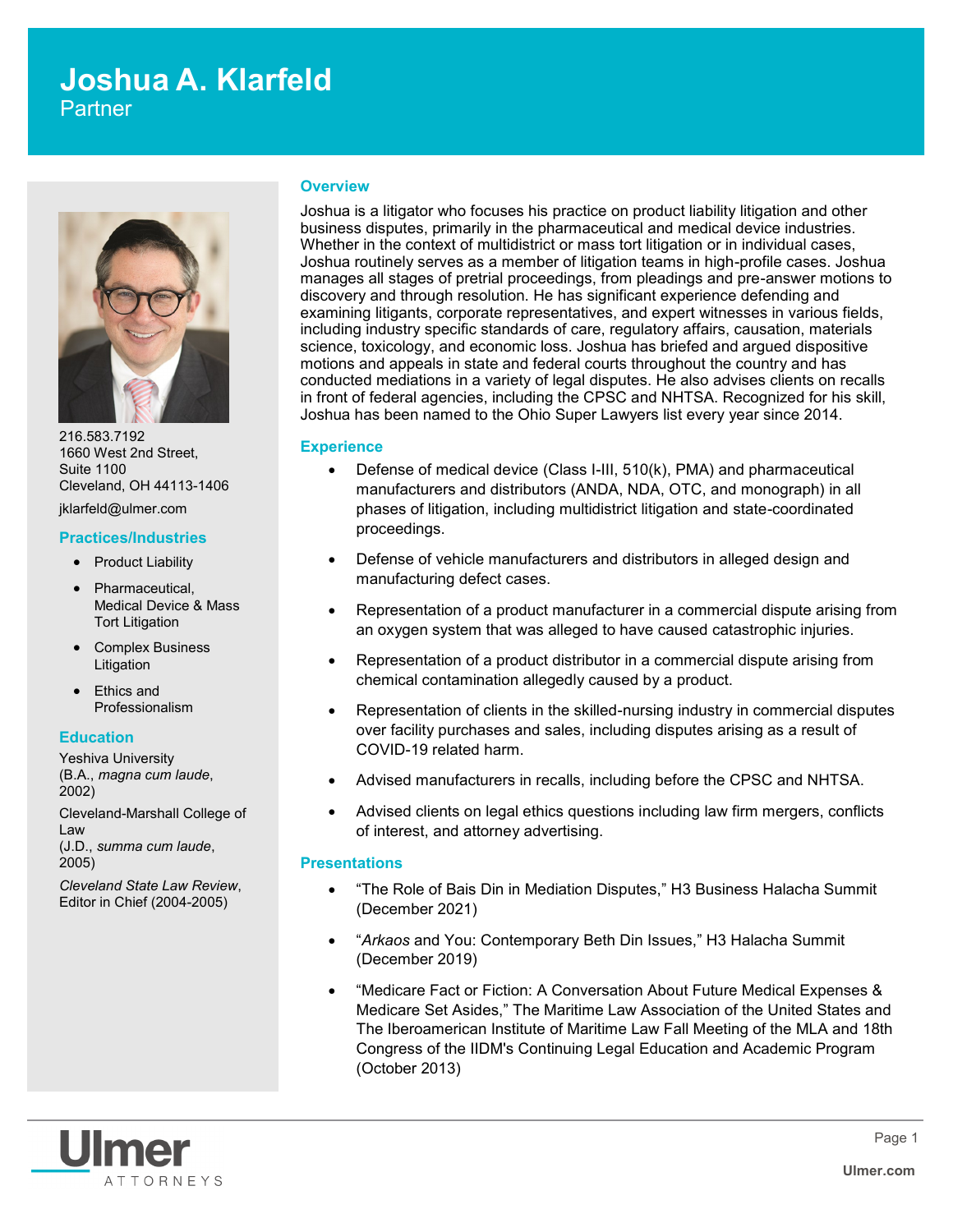# **Presentations (Cont)**

 "To Report or Not To Report: I'm Medicare and I Want my Money Back," U.S. Maritime Law Association's Annual Fall Meeting (December 2011)

# **Publications**

- "Lawyer Well-Being: It's an Ethics Issue, Too," *Professionalism Perspectives* (September 2018)
- "A Legislative Response to Shotgun Litigation," *For The Defense* (February 2014)
- "Implications of the New REACH Laws," *Law360* (November 2008)
- "Chazakah: Judaic Law's Non-Adverse Possession," *52 Cleve. St. L. Rev. 623* (2004-2005)

# **Involvement**

# **Professional Affiliations**

Cleveland-Marshall College of Law (*Former Adjunct Professor, Legal Writing Department*)

# **Community Involvement**

- VeloSano cycling event to raise money for cancer research (*Steering Committee 2016-present, Team Leader 2014-2016*)
- Young Israel of Greater Cleveland (*Board of Directors & Executive Committee*)
- Hebrew Academy of Cleveland (*Board of Directors*)

# **Firm Involvement**

Associate General Counsel

# **Honors & Distinctions**

- Named to The Best Lawyers in America, Product Liability Litigation Defendants (2021; 2022)
- Named to the Ohio Super Lawyers list (2014-2022)
- Named to the Ohio Super Lawyers Rising Stars list (2011; 2013)
- Named a "Future Star" by *Benchmark Litigation* (2022)
- Ranked a Top 100 Ohio attorney and a Top 50 Cleveland attorney in the Super Lawyers list (2021; 2022)
- Named to Benchmark Litigation's *Under 40 Hot List* (2017-2020)

# **Admissions**

- State of Ohio
- U.S. Supreme Court
- U.S. Court of Appeals, Fourth Circuit
- U.S. Court of Appeals, Sixth Circuit
- U.S. District Court, Northern District of Ohio
- U.S. District Court, Southern District of Ohio